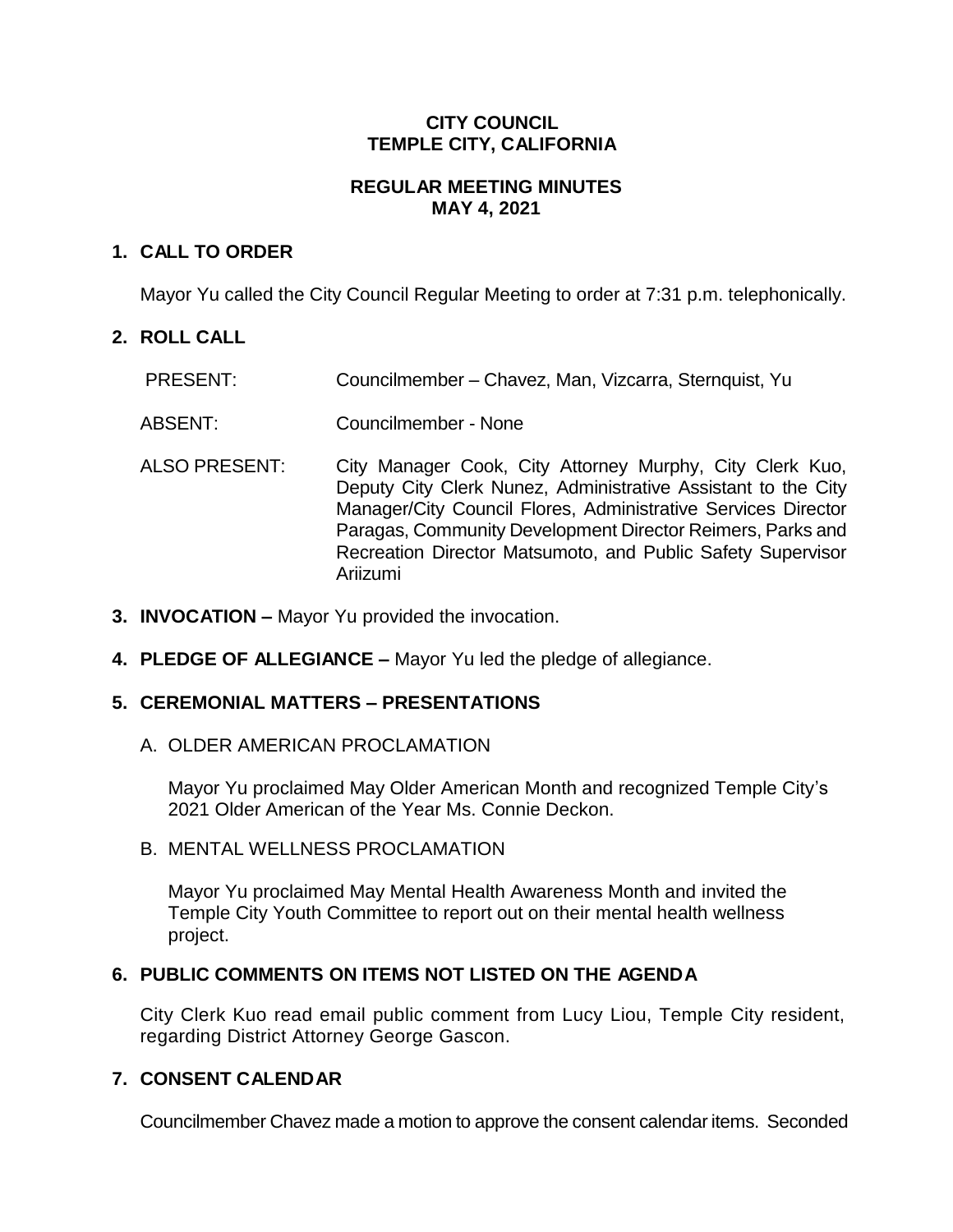by Councilmember Man and approved by the following votes:

| AYES:      | Councilmember – Chavez, Man, Vizcarra, Sternquist, Yu |
|------------|-------------------------------------------------------|
| NOES:      | Councilmember - None                                  |
| ABSENT:    | Councilmember - None                                  |
| ABSTAINED: | Councilmember - None                                  |

A. APPROVAL OF MINUTES

The City Council is requested to review and approve the:

- 1. [Minutes of the Special City Council Meeting of March 31, 2021;](https://ca-templecity.civicplus.com/DocumentCenter/View/16204/CCM---2021-03-31-Sheriffs-Monthly) and
- 2. [Minutes of the Regular City Council Meeting of April 20, 2021.](https://ca-templecity.civicplus.com/DocumentCenter/View/16203/CCM---2021-04-20)

Action: Approved.

B. [SECOND READING AND ADOPTION OF ORDINANCE NO. 21-1056 AMENDING](https://ca-templecity.civicplus.com/DocumentCenter/View/16200/7B_Public-Food-Market_Staff-Report-for-Ordinance-21-1056-true_final-w-attachments)  [ARTICLE 9-1T \(SPECIAL USES\) OF THE ZONING CODE RELATED TO PUBLIC](https://ca-templecity.civicplus.com/DocumentCenter/View/16200/7B_Public-Food-Market_Staff-Report-for-Ordinance-21-1056-true_final-w-attachments)  [FOOD MARKETS](https://ca-templecity.civicplus.com/DocumentCenter/View/16200/7B_Public-Food-Market_Staff-Report-for-Ordinance-21-1056-true_final-w-attachments)

The City Council is requested to adopt Ordinance No. 21-1056 which will set standards and process relating to public food markets.

Action: **Maived further reading and adopted Ordinance** No. 21-1056 (Attachment "A"), amending Article 9-1T (Special Uses) of the Zoning Code related to public food markets.

#### C. [SECOND READING AND ADOPTION OF ORDINANCE NO. 21-1054 AMENDING](https://ca-templecity.civicplus.com/DocumentCenter/View/16201/7C_CSP_Staff-Report-for-Ordinance-1054-CSP-v1-w-attachments)  [THE CROSSROADS SPECIFIC PLAN](https://ca-templecity.civicplus.com/DocumentCenter/View/16201/7C_CSP_Staff-Report-for-Ordinance-1054-CSP-v1-w-attachments)

The City Council is requested to adopt Ordinance No. 21-1054 amending the Crossroad Specific Plan with proposed changes to tenant subdivisions, land subdivisions, requiring mixed-used development in new construction, and change to Crossroad Specific Plan policies.

Action: Waived further reading and adopted Ordinance No. 21-1054, amending the Crossroads Specific Plan.

D. [ADOPTION OF RESOLUTION NO. 21-5523, DECLARING THE CITY'S INTENTION](https://ca-templecity.civicplus.com/DocumentCenter/View/16202/7D_Engineers-Report_Staff-Report-LLD-Intention-to-Levy-Assessments_v3_final-w-attachments)  [TO LEVY AND COLLECT LIGHTING AND MAINTENANCE DISTRICT](https://ca-templecity.civicplus.com/DocumentCenter/View/16202/7D_Engineers-Report_Staff-Report-LLD-Intention-to-Levy-Assessments_v3_final-w-attachments)  [ASSESSMENTS FOR FISCAL YEAR \(FY\) 2021-2022 AND ESTABLISHING THE](https://ca-templecity.civicplus.com/DocumentCenter/View/16202/7D_Engineers-Report_Staff-Report-LLD-Intention-to-Levy-Assessments_v3_final-w-attachments)  [TIME AND PLACE FOR HEARING PUBLIC OBJECTIONS](https://ca-templecity.civicplus.com/DocumentCenter/View/16202/7D_Engineers-Report_Staff-Report-LLD-Intention-to-Levy-Assessments_v3_final-w-attachments)

The City Council is required annually to accept the Engineer's Report and adopt a resolution establishing the actual Lighting and Maintenance District assessment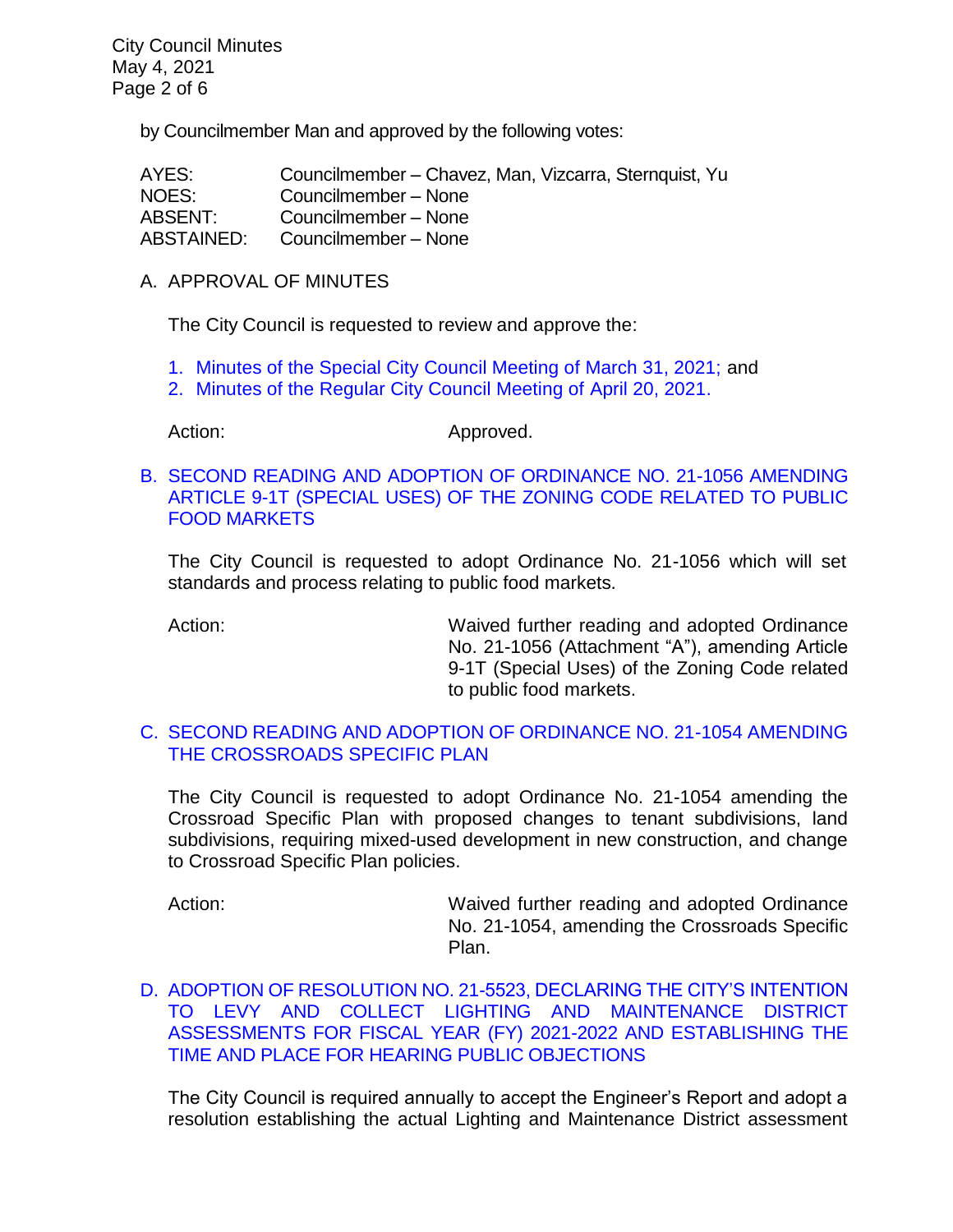City Council Minutes May 4, 2021 Page 3 of 6

rates that will allow the City to levy and collect the assessments.

Action:

- 1. Accepted the Engineer's Report for the Temple City Citywide Lighting and Maintenance District (District) for FY 2021-2022; and
- 2. Adopted Resolution No. 21-5523.

#### E. [ADOPTION OF RESOLUTION NO. 21-5525](https://ca-templecity.civicplus.com/DocumentCenter/View/16207/7e_Reso-No-21-5525-050421---Warrants--Demands-FY-2020-2021---Copy) APPROVING PAYMENT OF BILLS [FOR FISCAL YEAR 2020-21](https://ca-templecity.civicplus.com/DocumentCenter/View/16207/7e_Reso-No-21-5525-050421---Warrants--Demands-FY-2020-2021---Copy)

The City Council is requested to adopt Resolution No. 21-5525 authorizing the payment of bills.

Action: Mathematic Monet Adopted Resolution No. 21-5525.

#### **8. PUBLIC HEARING** – None

#### **9. UNFINISHED BUSINESS**

#### A. FISCAL YEAR 2020-21 [THIRD QUARTER FINANCIAL STATUS](https://ca-templecity.civicplus.com/DocumentCenter/View/16208/9A_3rd-Quarter-Financial-Report_Staff-Report-FY2021_v4-final-with-attachments) REPORT

Quarterly reports are presented to the City Council each fiscal year. This third quarter report provides transparency to the City's budget and finances and delivers critical data to City Council to make informed decision.

Administrative Services Director Paragas gave a summary of the staff report.

City Council asked questions and made comments regarding the status report.

Mayor Yu opened public comment. Hearing no request to speak, Mayor Yu closed public comment.

City Council made final comments.

Councilmember Chavez made a motion to:

- 1. Receive and file the Third (3rd) Quarter Fiscal Year 2020-21 (i.e., January 2021 to March 2021) Financial Status Report and related reports; and
- 2. Approve and authorize staff to revise revenue and expenditure budget estimates as proposed.

Seconded by Councilmember Vizcarra and approved by the following votes:

AYES: Councilmember – Chavez, Man, Vizcarra, Sternquist, Yu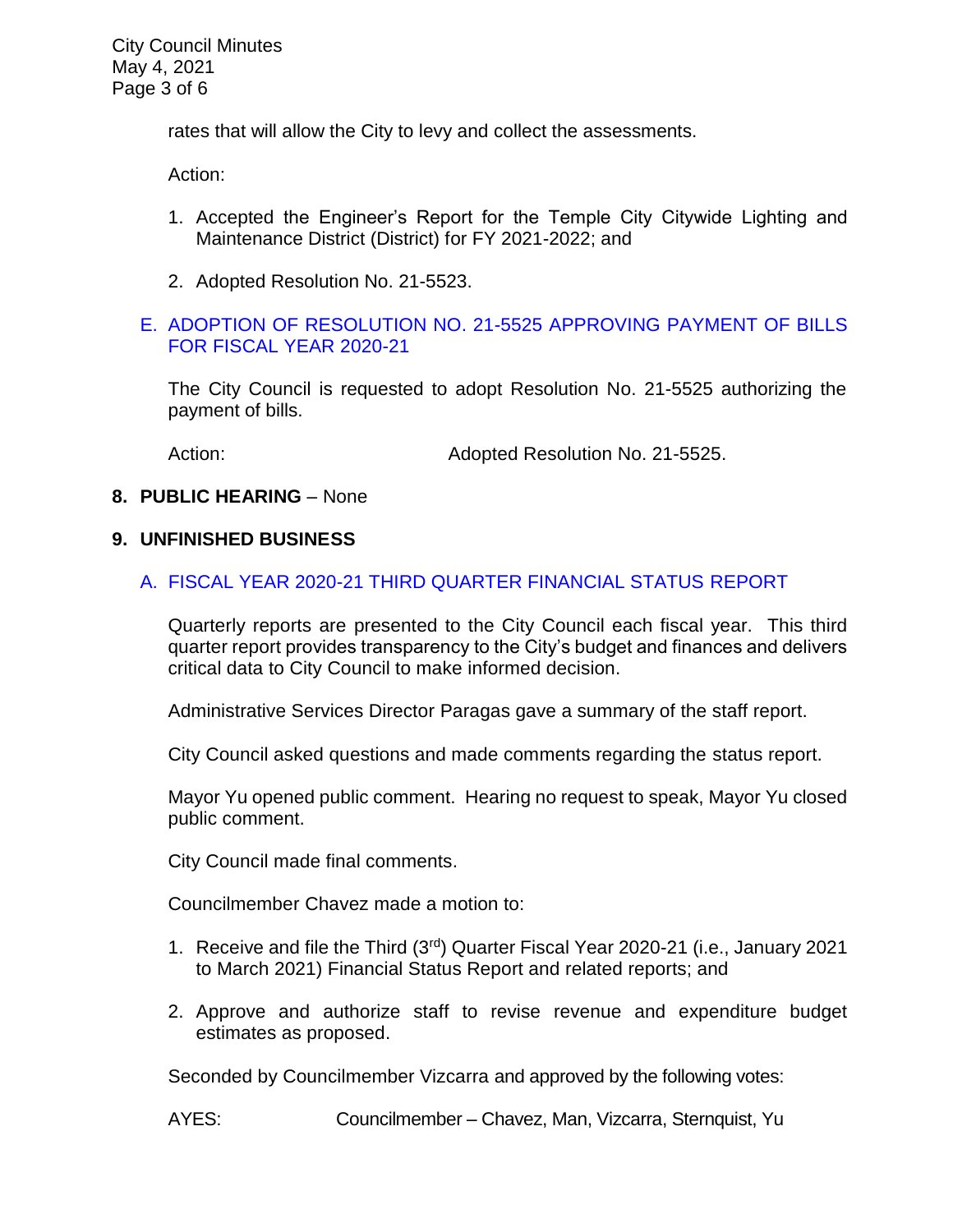City Council Minutes May 4, 2021 Page 4 of 6

| NOES:      | Councilmember - None |
|------------|----------------------|
| ABSENT:    | Councilmember - None |
| ABSTAINED: | Councilmember - None |

- **11. UPDATE FROM CITY MANAGER** City Manager Cook commented on the virtual services offered by City and invited Ed Chen with Athens Services to provide an update on the roll out of trash bins and pick up service.
- **12. UPDATE FROM CITY ATTORNEY** City Attorney Murphy commented on AB 339 (relating to making remote public participation of public meeting permanent but only for jurisdiction with 250,000+ residents).

### **13. COUNCIL REPORTS REGARDING AD HOC OR STANDING COMMITTEE MEETINGS**

A. SCHOOL DISTRICT/CITY STANDING COMMITTEE (Councilmember Man and Councilmember Chavez) – Formed 1/3/2012

Councilmember Chavez reported out on the standing committee meeting on Thursday, April 29, 2021. The standing committee discussed traffic safety around the schools, sharing information between the City and the school district, returning of students on campus, the master facilities use agreement between the City and school district, and in person graduation for the high school in June.

Councilmember Man commented on the collaboration between the City and the school district.

B. LAS TUNAS DOWNTOWN REVITALIZATION STANDING COMMITTEE (Councilmember Chavez and Mayor Yu) – Formed 2/18/2014

No report.

C. FUTURE DEVELOPMENT OF CITY PROPERTIES STANDING COMMITTEE (Mayor Yu and Councilmember Man) – Formed 2/18/2014

No report.

D. AUDIT STANDING COMMITTEE (Councilmember Chavez and Mayor Yu) – Formed 7/15/2014

No report.

E. FACILITIES, PUBLIC WORKS, AND INFRASTRUCTURE STANDING **COMMITTEE** (Mayor Yu and Councilmember Man) – Formed 4/4/2017

No report.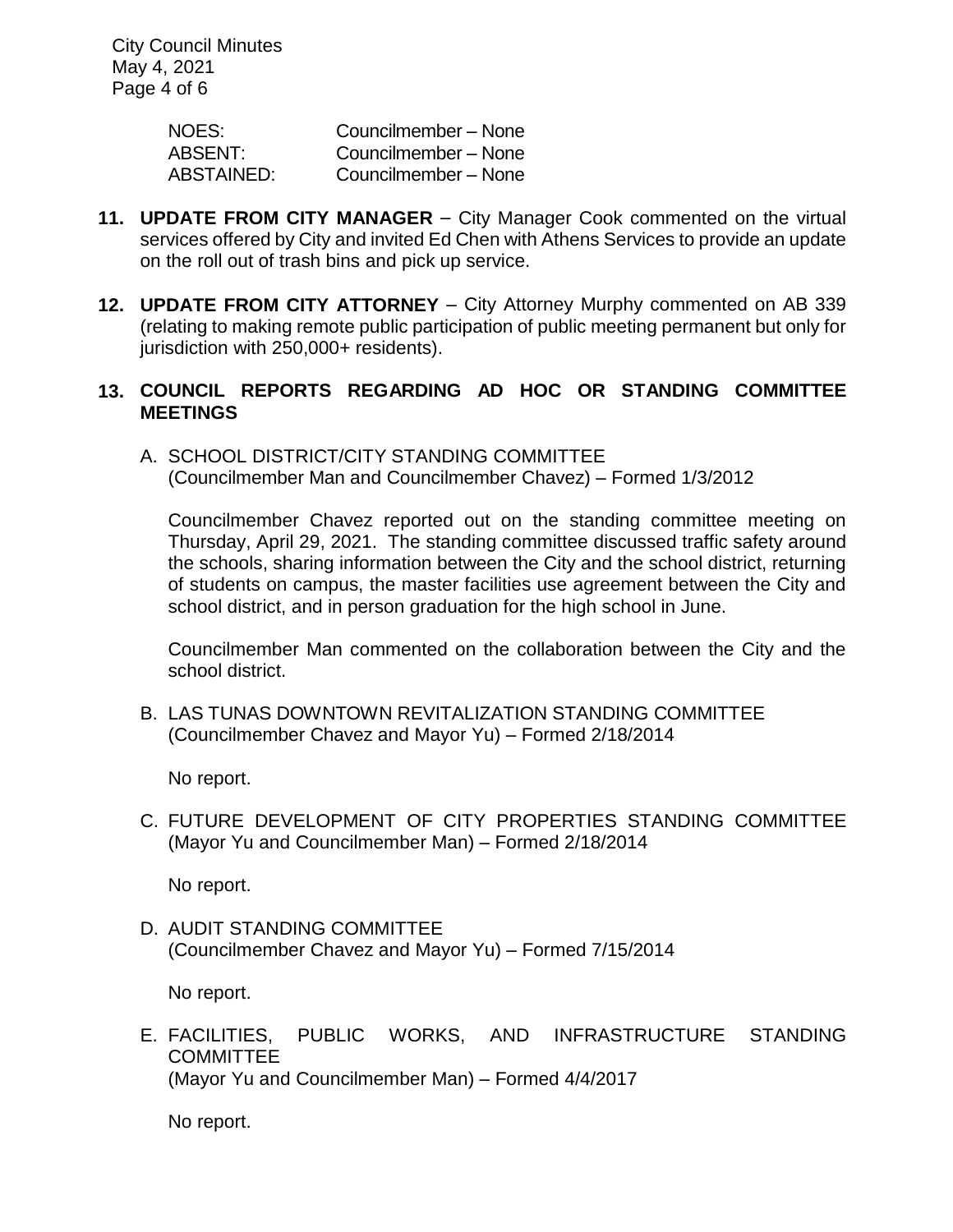City Council Minutes May 4, 2021 Page 5 of 6

> F. PRIMROSE PARK ART ELEMENT AD HOC (Councilmember Vizcarra and Mayor Yu) – Formed 5/19/20

No report.

G. CITY BASED HOMELESS PLAN STANDING COMMITTEE (Councilmember Vizcarra and Mayor Pro Tem Sternquist) – Formed 3/16/21

No report.

H. CITY COMMISSIONER RECRUITMENT AD HOC COMMITTEE (Councilmember Man and Councilmember Vizcarra) – Formed 3/16/21

Mayor Yu disbanded the ad hoc committee.

# **14. COUNCIL ITEMS SEPARATE FROM THE CITY MANAGER'S REGULAR AGENDA**

- A. COUNCILMEMBER CHAVEZ commented on Athens Service update and reopening of City Hall.
- B. COUNCILMEMBER MAN commented on the pandemic and reminded the public to be vigilant about their own personal safety. Wished all mothers a happy mother's day.
- C. COUNCILMEMBER VIZCARRA commented on COVID vaccination.
- D. MAYOR PRO TEM STERNQUIST commented on a new sheriff training facility in City of Industry for training Deputies on dealing with members of the public with mental health issues. She also announced that Foothill Transit will put in service the first ever all-electric double deck bus in San Gabriel Valley. Lastly, she asked staff to install no dumping signs near business trash bins and alley ways in the city and wished all mothers a happy mother's day.
- E. MAYOR YU asked if the sheriff station will be hosting another COVID vaccination clinic this month.
- **15. ADDITIONAL PUBLIC COMMENTS ON ITEMS NOT LISTED ON THE AGENDA** None.

# **16. ADJOURNMENT**

The City Council Regular Meeting was adjourned at 9:05 p.m.